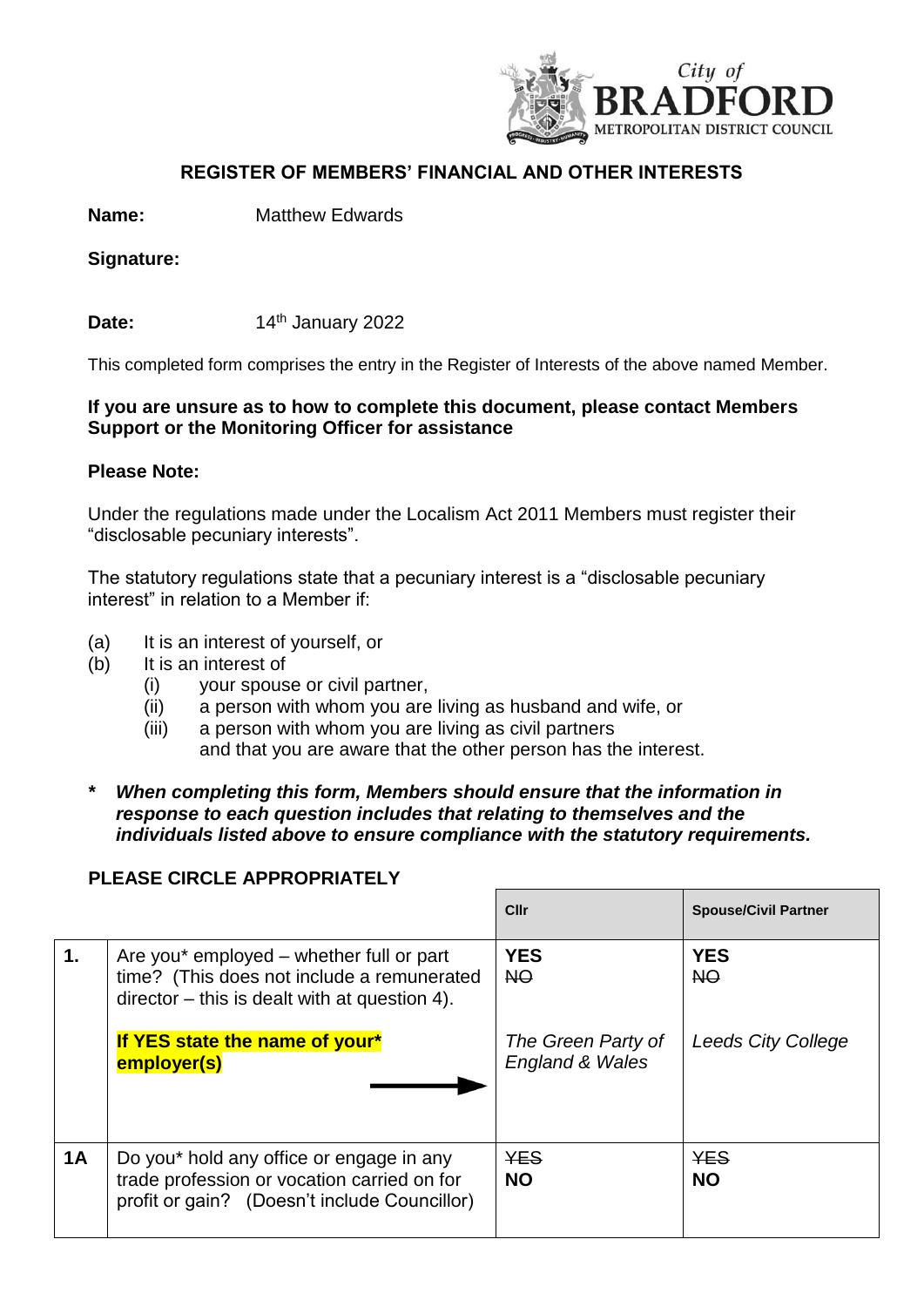|    |                                                                                                                                                                                                                                                          | <b>Cllr</b>                                                               | <b>Spouse/Civil Partner</b> |
|----|----------------------------------------------------------------------------------------------------------------------------------------------------------------------------------------------------------------------------------------------------------|---------------------------------------------------------------------------|-----------------------------|
| 2. | Are you* self employed or do you* run a<br>business?<br>If YES state the name of the business(es)                                                                                                                                                        | <b>YES</b><br><b>NO</b>                                                   | <b>YES</b><br><b>NO</b>     |
| 3. | Are you* a partner in any business?<br>If YES state the name of the business(es)                                                                                                                                                                         | <b>YES</b><br><b>NO</b>                                                   | <b>YES</b><br><b>NO</b>     |
| 4. | Are you* a remunerated** director of a<br>company?<br>If YES state the name of your*<br>company/companies.<br>"remunerated" means that you* receive<br>payment, services, goods or other<br>benefits from the company other than<br>authorised expenses. | <b>YES</b><br>NO<br>Scenthound<br><b>Graphic Design</b><br>Limited        | <b>YES</b><br><b>NO</b>     |
| 5. | Has any person or body made a payment or<br>provided any other financial benefit to you*<br>in respect of your* election expenses?<br>If YES please provide details.                                                                                     | <b>YES</b><br><b>NO</b><br><b>Bradford District</b><br><b>Green Party</b> | <b>YES</b><br><b>NO</b>     |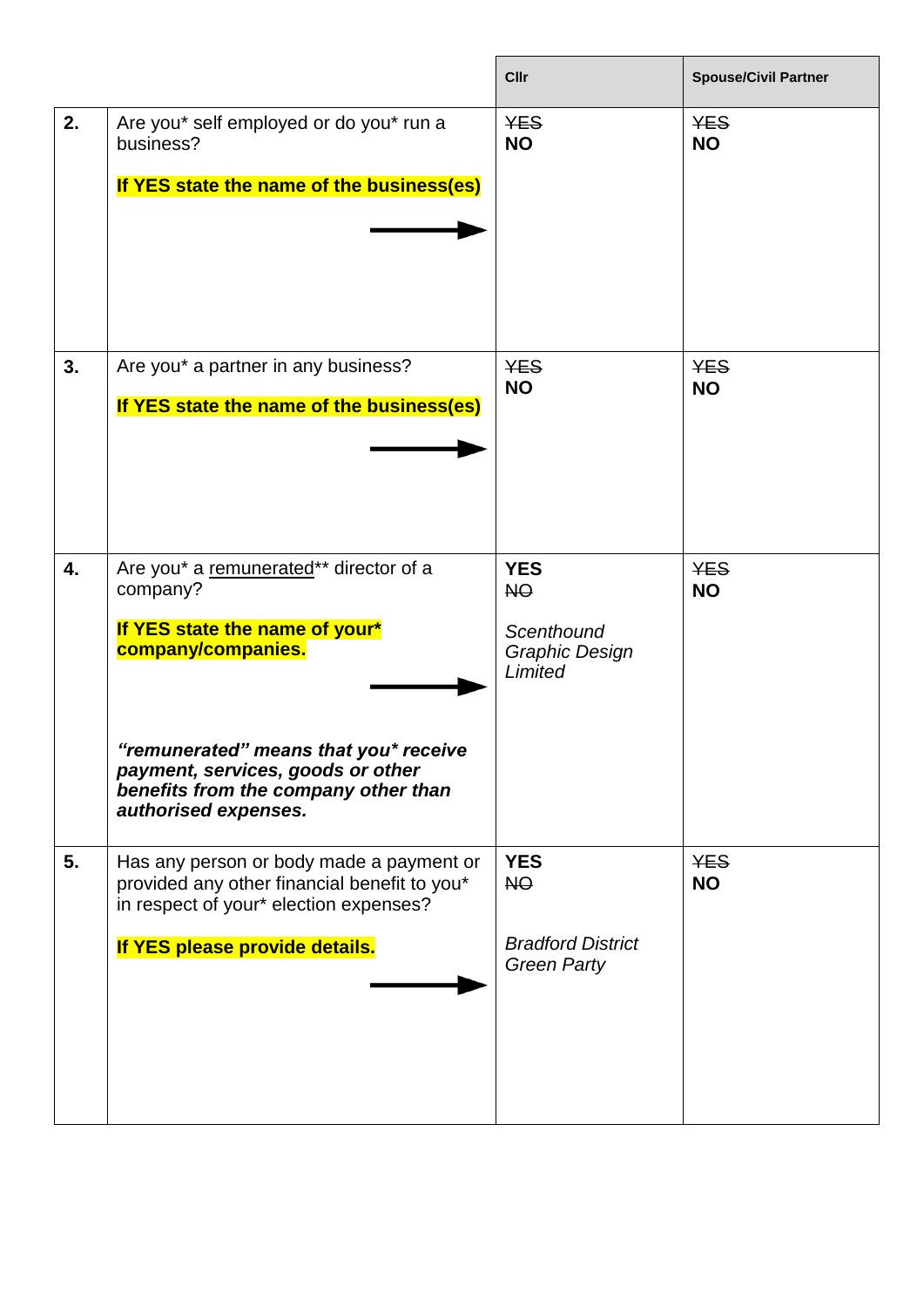|                  |                                                                                                                                                                                                                                                                                                                                                                                                                                                                                                                                                                                                                                                                                                                                                                                                                                                                                                                                                               | Cllr                                                                                                                                                                                                        | <b>Spouse/Civil Partner</b> |
|------------------|---------------------------------------------------------------------------------------------------------------------------------------------------------------------------------------------------------------------------------------------------------------------------------------------------------------------------------------------------------------------------------------------------------------------------------------------------------------------------------------------------------------------------------------------------------------------------------------------------------------------------------------------------------------------------------------------------------------------------------------------------------------------------------------------------------------------------------------------------------------------------------------------------------------------------------------------------------------|-------------------------------------------------------------------------------------------------------------------------------------------------------------------------------------------------------------|-----------------------------|
| 6.               | Do you* have a beneficial interest in a class<br>of securities of a corporate body that has a<br>place of business in the Council's area that<br>exceeds the nominal value of £25,000 or<br>1/100 of the total issued shared capital of<br>that body? (or 1/100 of the total share<br>capital of a class of shares in that body?)<br>(If you* own shares or other form of equity in a<br>company or other body which has a place of business<br>within the authority's area, you* will need to consider<br>whether the interest is to be included. Identify the<br>nominal value; this is the amount of shares indicated<br>on the certificate, not the market value. If this exceeds<br>£25,000, you* need to register the name of the company<br>or body. If this is less than £25,000 but your* holding is<br>more than 1% of the total issued share capital, you*<br>need to register the name of the company or body)?<br>If YES please provide details. | <b>YES</b><br><b>NO</b>                                                                                                                                                                                     | <b>YES</b><br><b>NO</b>     |
| $\overline{7}$ . | Do you* have a beneficial interest in any<br>land in the Council's area?<br>(Please provide details of any land in the Bradford<br>District in which you* have a beneficial interest<br>that is, in which you* have some proprietary<br>interest for your* own benefit). You* should give<br>the address or a brief description to identify it.<br>You* should include your* HOME ADDRESS<br>under this heading as owner, lessee or tenant.<br>This includes joint owners, lessees or tenants.<br>This would also include Council tenancies).<br>You* should also include any property from which<br>you* receive rent, or of which you* are a<br>mortgagee.<br>"Land" includes any buildings or parts of<br>buildings.<br>If YES please provide the address(es) or<br>other description(s) of any land interest.                                                                                                                                             | <b>YES</b><br><b>NO</b><br>All addresses and property details have been omitted<br>from this version but are available on the original<br>Register of Interests held by Members Support Unit,<br>City Hall. | <b>YES</b><br><b>NO</b>     |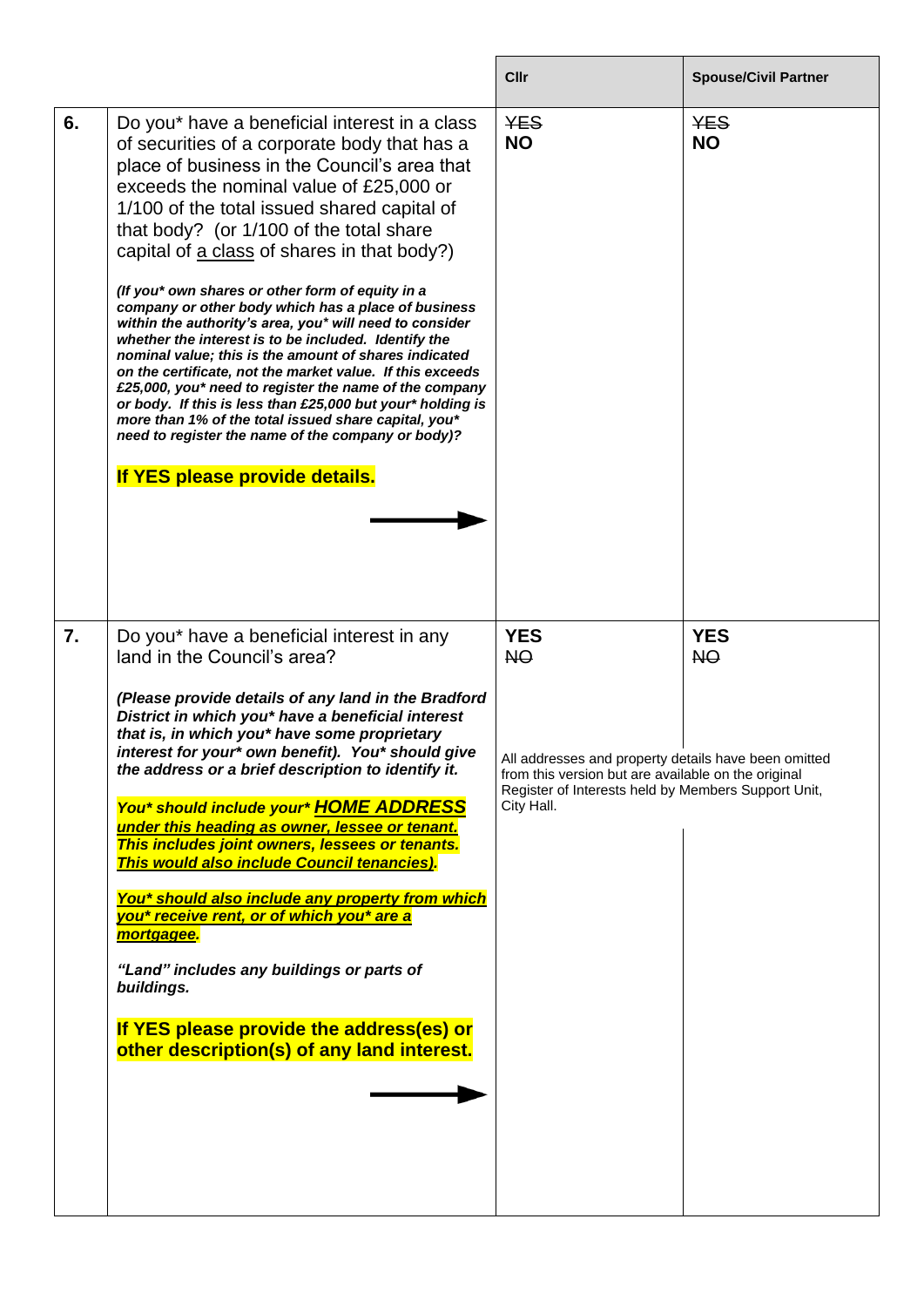|     |                                                                                                                                                                                                                                                                                                                                                                                                  | Cllr                                 | <b>Spouse/Civil Partner</b>          |
|-----|--------------------------------------------------------------------------------------------------------------------------------------------------------------------------------------------------------------------------------------------------------------------------------------------------------------------------------------------------------------------------------------------------|--------------------------------------|--------------------------------------|
| 8.  | Do you* have a licence (alone or with<br>others) to occupy any land in the Council's<br>area for 28 days or longer?<br>(This includes grazing agreements, allotments,<br>garage licences and other short term<br>arrangements to use your* authority's land or<br>property).<br>If YES please provide the address(es) or<br>other description(s) of the land.                                    | <b>YES</b><br><b>NO</b>              | <b>YES</b><br><b>NO</b>              |
| 9.  | Are you* a member of or part of any body to<br>which you* have been appointed by the<br>Council as its representative?<br>(See list provided by Member Support)<br>(Include statutory boards (e.g. Police, Fire and<br>Transport), housing trusts, local organisations,<br>charities, local authority associations etc).<br>If YES please provide details of these<br>bodies.                    | <b>YES</b><br><b>NO</b>              | <b>YES</b><br><b>NO</b>              |
| 9.1 | Are you* in a position of control or<br>management in any of the bodies listed<br>above?<br>If YES please provide details.                                                                                                                                                                                                                                                                       | <b>YES</b><br><b>NO</b>              | <b>YES</b><br><b>NO</b>              |
| 9.2 | Do any of the bodies listed in question 9.1<br>above have any contracts with the Council<br>for goods, services or works?<br>(A contract is normally written and includes any<br>agreement or arrangement for the supply of<br>goods or services or for undertaking any work for<br>your* Council)<br>If YES please provide details of the body<br>and the goods, services or works<br>provided. | <b>YES</b><br><b>NO</b><br>NOT KNOWN | <b>YES</b><br><b>NO</b><br>NOT KNOWN |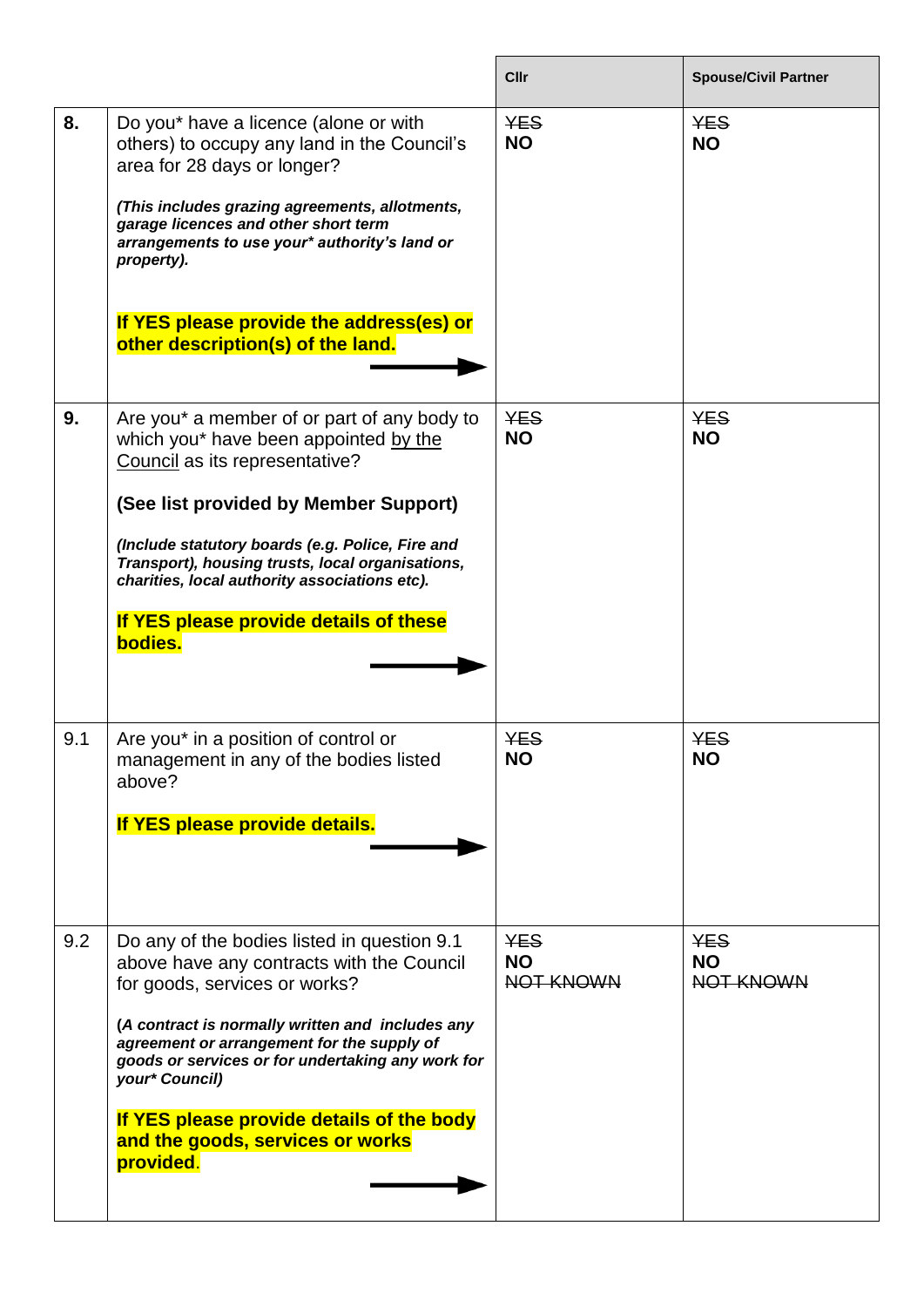|     |                                                                                                                                                                                                                                                                                                                                                                                                                     | Cllr                                                                                                                                              | <b>Spouse/Civil Partner</b>          |
|-----|---------------------------------------------------------------------------------------------------------------------------------------------------------------------------------------------------------------------------------------------------------------------------------------------------------------------------------------------------------------------------------------------------------------------|---------------------------------------------------------------------------------------------------------------------------------------------------|--------------------------------------|
| 9.3 | Do any of the bodies listed in question 9.1<br>above have a tenancy agreement for any<br>land where the Council is the landlord?<br>If YES please provide the address(es) or<br>description(s) of any such land.                                                                                                                                                                                                    | <b>YES</b><br><b>NO</b><br>NOT KNOWN                                                                                                              | <b>YES</b><br><b>NO</b><br>NOT KNOWN |
| 10. | Are you* a member of or part of any public<br>authority or body exercising functions of a<br>public nature?<br>(Include statutory consumer bodies, health<br>authority bodies).<br>If YES please provide details of these<br>bodies.                                                                                                                                                                                | <b>YES</b><br><b>NO</b>                                                                                                                           | <b>YES</b><br><b>NO</b>              |
| 11  | Are you* a member of or part of any body<br>that undertakes charitable purposes?<br>(Include charities of which you* are a member<br>(e.g. RSPCA, NSPCC etc). Membership of a<br>charity would include where you* pay a<br>membership fee, or have voting rights at a<br>meeting of the charity, or you* receive a regular<br>newsletter or other publication.<br>If YES please provide details of these<br>bodies. | <b>YES</b><br><b>NO</b><br>The Valley Project,<br><b>TFD Youth Centre,</b><br>Broadstone Way,<br>Bradford, BD4 9BU<br>Guide Dogs UK<br>Dogs Trust | <b>YES</b><br><b>NO</b>              |
| 12. | Are you* a member of or part of any body<br>whose principal purpose includes the<br>influence of public opinion?<br>(Include political parties, lobby groups and<br>pressure groups).<br>If YES please provide details of these<br>bodies.                                                                                                                                                                          | <b>YES</b><br><b>NO</b><br>The Green Party of<br><b>England &amp; Wales</b>                                                                       | <b>YES</b><br><b>NO</b>              |
| 13. | Are you* a member of any trade union or<br>professional association?<br>(Include all trade unions and professional<br>association of which you* are a member).<br>If YES please provide details of these<br>bodies.                                                                                                                                                                                                 | <b>YES</b><br>NO<br>Unite                                                                                                                         | <b>YES</b><br>NO<br><b>UCU</b>       |

 $\overline{\phantom{a}}$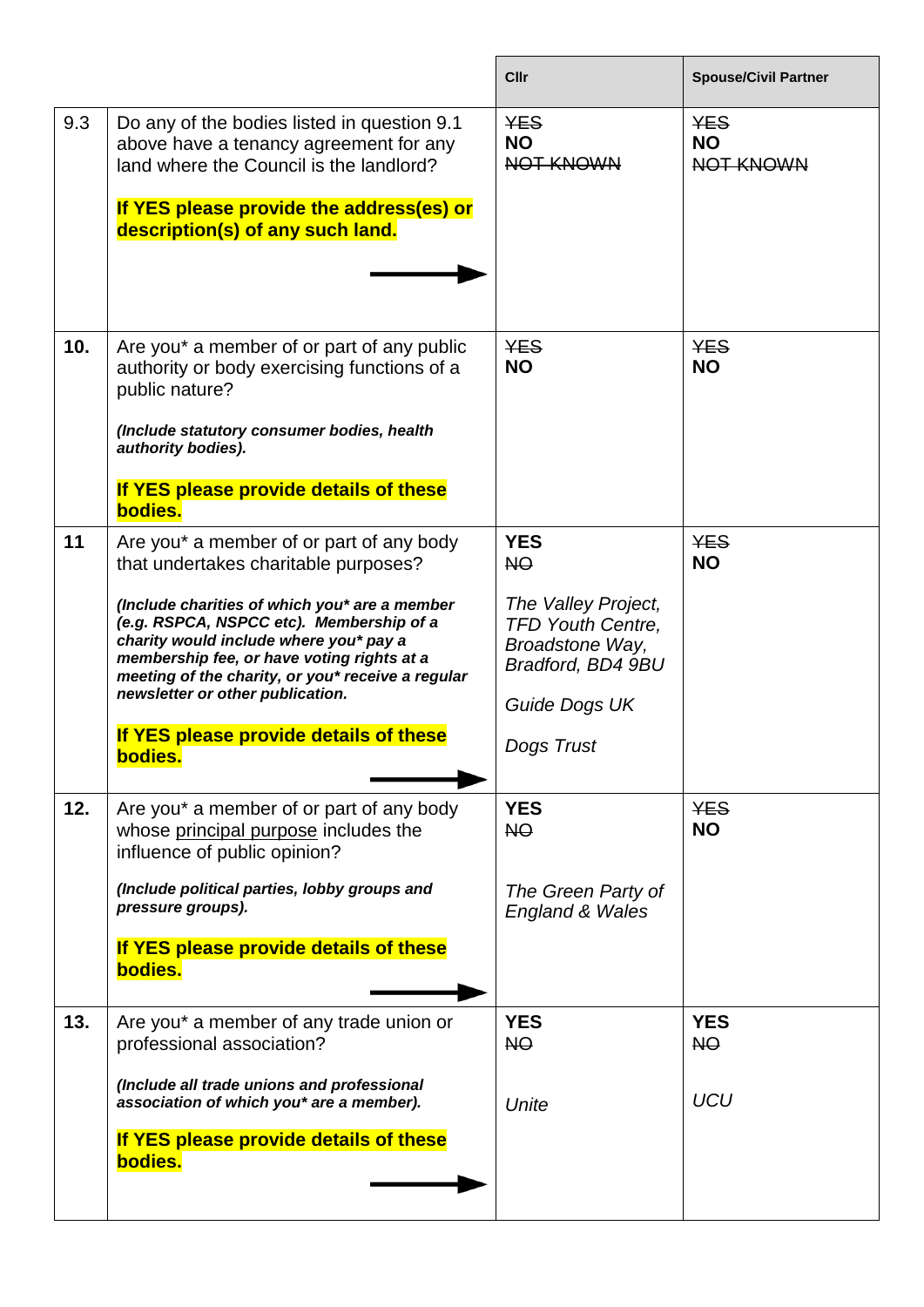|     |                                                                                                                                                                                                                                                                                                                                                                                                                                                                                               | Cllr                                                                                                                                                                                                                                                                                                                                                                                | <b>Spouse/Civil Partner</b> |
|-----|-----------------------------------------------------------------------------------------------------------------------------------------------------------------------------------------------------------------------------------------------------------------------------------------------------------------------------------------------------------------------------------------------------------------------------------------------------------------------------------------------|-------------------------------------------------------------------------------------------------------------------------------------------------------------------------------------------------------------------------------------------------------------------------------------------------------------------------------------------------------------------------------------|-----------------------------|
| 14. | Are you a member of any private club or<br>other organisation not otherwise listed on<br>this form?<br>If YES please provide details.                                                                                                                                                                                                                                                                                                                                                         | <b>YES</b><br><b>NO</b><br>I am a shareholder<br>and director of<br><b>Bradford</b><br><b>Community</b><br><b>Energy Limited. /</b><br>do not receive any<br>remuneration as a<br>Director.<br><b>Bradford</b><br><b>Community Energy I</b><br>work with other<br>community-based<br>organisations to<br>deliver community-<br>owned renewable<br>energy assets<br>across Bradford. | <b>YES</b><br><b>NO</b>     |
| 15. | Does any person or body other than the<br>Council make a payment or provide any<br>other financial benefit to you* in respect of<br>any of your* expenses incurred in carrying<br>out your* duties as a Councillor?<br>(Include the name of the political party and any<br>other person paying any expenses incurred by<br>you* in carrying out your* duties (e.g. travel<br>expenses received from other bodies, such as<br>local authority associations).<br>If YES please provide details. | <b>YES</b><br><b>NO</b>                                                                                                                                                                                                                                                                                                                                                             | <b>YES</b><br><b>NO</b>     |
| 16. | Are you aware of any tenancy of land where<br>the Council is the landlord and you* have a<br>beneficial interest in a body which holds that<br>tenancy?                                                                                                                                                                                                                                                                                                                                       | <b>YES</b><br><b>NO</b>                                                                                                                                                                                                                                                                                                                                                             | <b>YES</b><br><b>NO</b>     |
| 17. | Do you* or any body in which you have a<br>beneficial interest have a contract with the<br>Council for the provision of goods or<br>services or the execution of works?                                                                                                                                                                                                                                                                                                                       | <b>YES</b><br><b>NO</b><br>I am a shareholder<br>and director of<br><b>Bradford</b><br><b>Community</b><br><b>Energy Limited.  </b><br>do not receive any<br>remuneration as a                                                                                                                                                                                                      | <b>YES</b><br><b>NO</b>     |